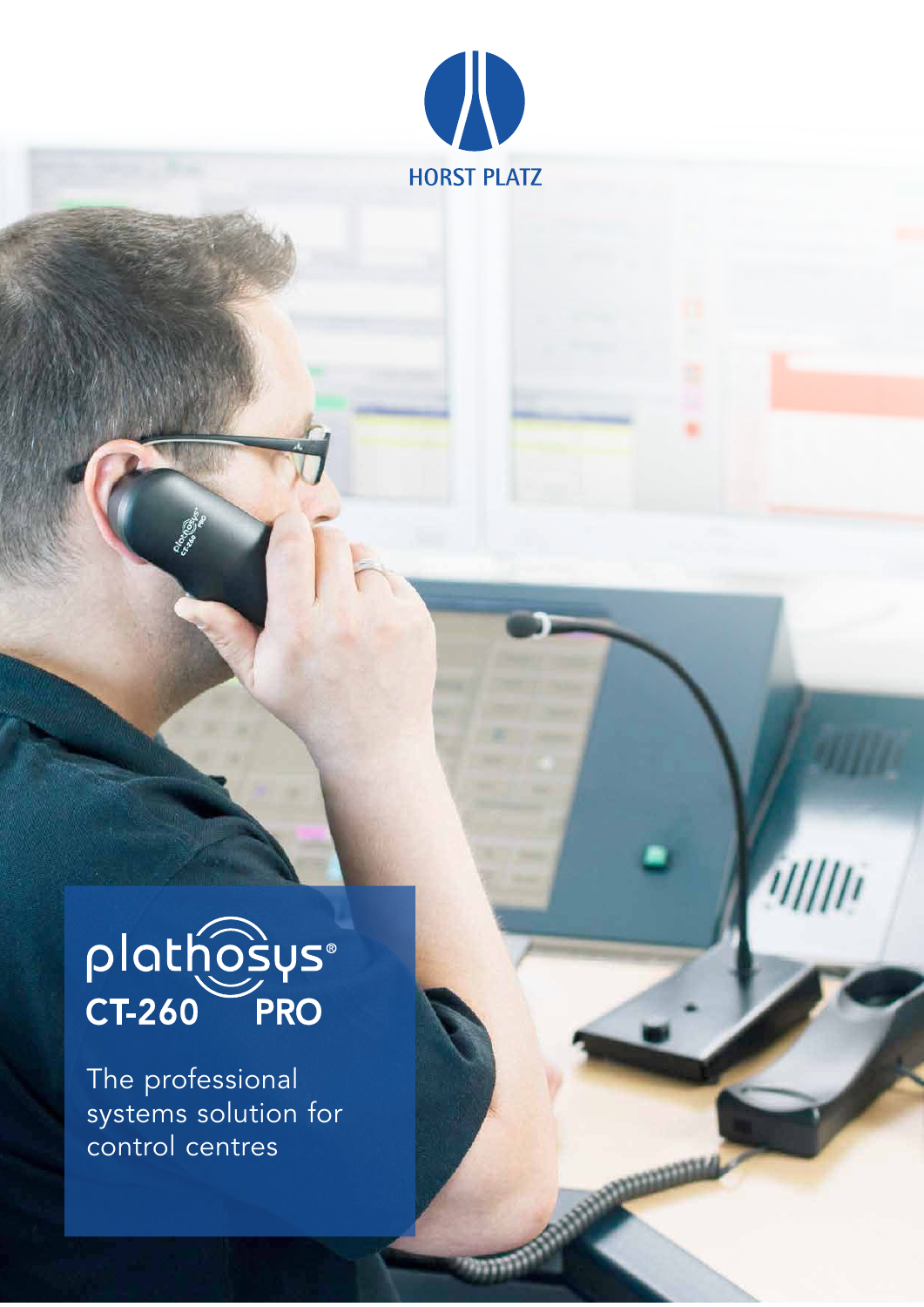### plathosys® **CT-260 PRO**

Intelligent USB handset solution with Push-To-Talk-/Push-To-Mute function

### For secure communication in control centres

Control centres are busy places. It's loud in an open plan office with several people working side by side at their desks. Accurate information flow is critical. Concentration is needed at a workplace that is always dealing with emergencies. Swift action and decisions are essential as well as correctly passing on information received.

### The best communication needs the best technology.

With the CT 260 PRO-Handset solutions from Plathosys we have developed professional products especially for operating in control

- Power supply (USB: 5V, max. 400mA).
- Supports USB 1.1. & 2.0 & 3.0
- The system is addressable for 32 Bit and 64 Bit

centres. They have successfully been used for many years both in national and international markets. However the new PRO version offers even more flexible and intelligent systems solutions for individual user requirements. The one employee can switch between handset and headset as necessary, while another colleague may prefer to use a connected loudspeaker to listen. The button on the handset can be individually programmed to either a Push-To-Talk or Push-To-Mute switch.

And much more is possible!



The well-designed and sturdy Plathosys CT 260 PRO with PTT/PTM-function

### Technical data Scope of supply System requirements

- MS Windows XP
- MS Windows 2000
- MS Windows Vista
	- MS Windows 7
	- MS Windows 8.1
	- Standard-USB-Port (1.1. or higher)

- USB Handset PTT/PTM with coiled cable
- USB base station
- USB connecting cable 2m
- Operating instructions

### Material description

• Sturdy casing made of flame retardant synthetic material PC-ABS (Norm UL 94)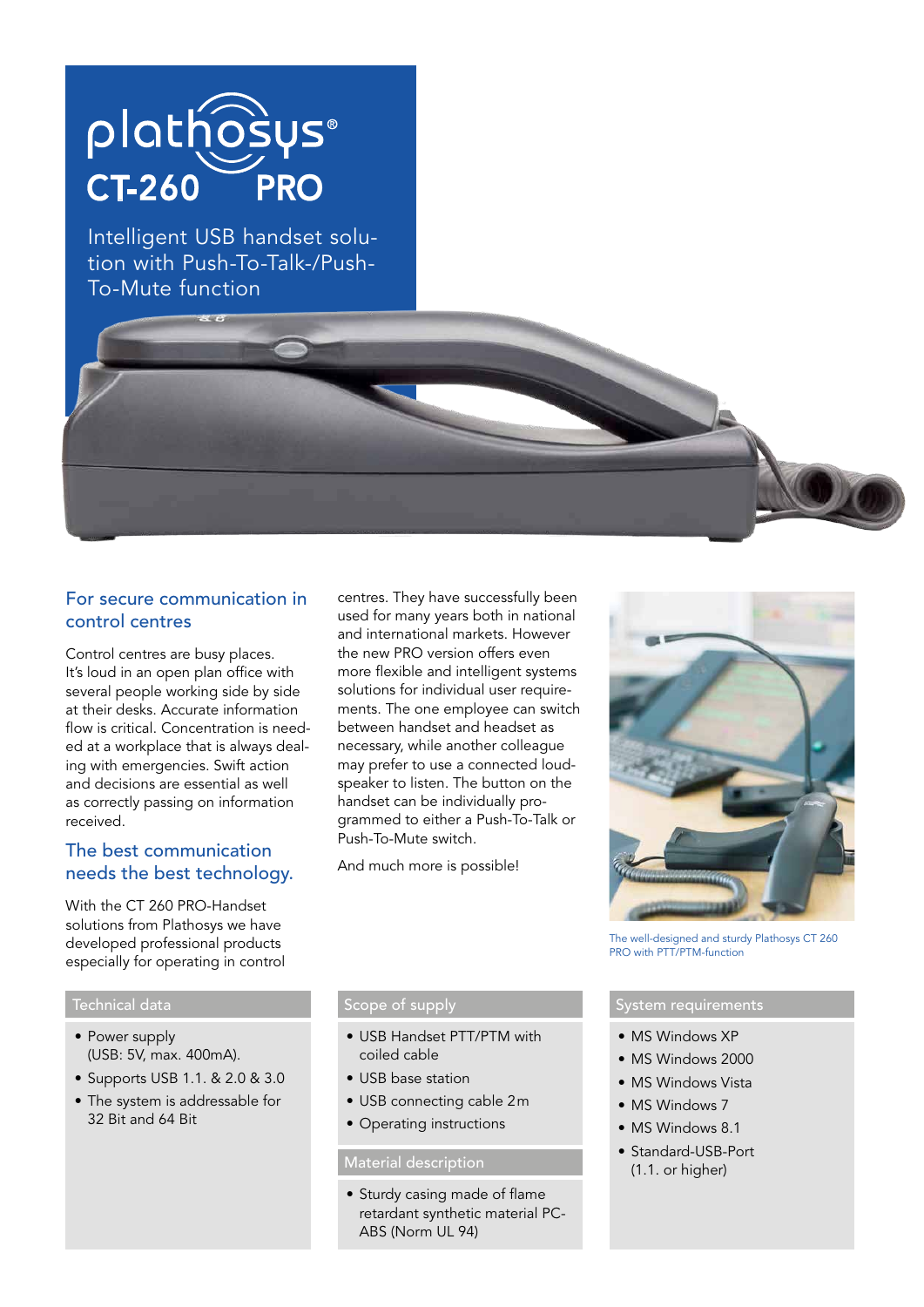### **Enhanced** performance for professional use

### Features of the Plathosys CT 260 PRO

- Customized integrable systems solution
- Plug&play installation
- Acoustic Shock Protection
- Voice quality earpiece and microphone: Frequency range 100 Hz to 7.500 Hz according to ETSI ES 202 739' (wideband audio quality)
- Echo cancellation
- Hearing aid compatibility (HAC) according to FCC Part 68.316 and 68.317
- Hook on/-off-function \*
- Ring tone signal via internal loudspeaker
- USB sockets with high locking strength
- Electronic Hook Switch (EHS) via Headset\* to DHSG Standard (wireless headset)
- Independently usable switching contact if preferred as PTT-function\*
- Optional listening in via headset/ second handset
- Locally configurable PTT- and PTM-function\*\*\*
- External passive loudspeaker can be connected
- Separate volume control
	- Handset (Earpiece and microphone)
	- Headset (Earpiece and microphone)
	- Internal/external loudspeakers \*\*
	- Desktop microphone
- API-software available for the development of customers' specific applications
- EU-conformity to EU directive 1995/5/EG (R&TTE directive)/ CE label



Versatile connection options distinguish the Plathosys CT 260 PRO



Individually tailor-made to our customers' needs



The perfect addition: cordless headsets from e.g. Jabra

- These functions can be configured through API (Application Programming Interface).
- \*\* Internal loudspeaker is deactivated when external speakers are connected

\*\*\* Programming by manufacturer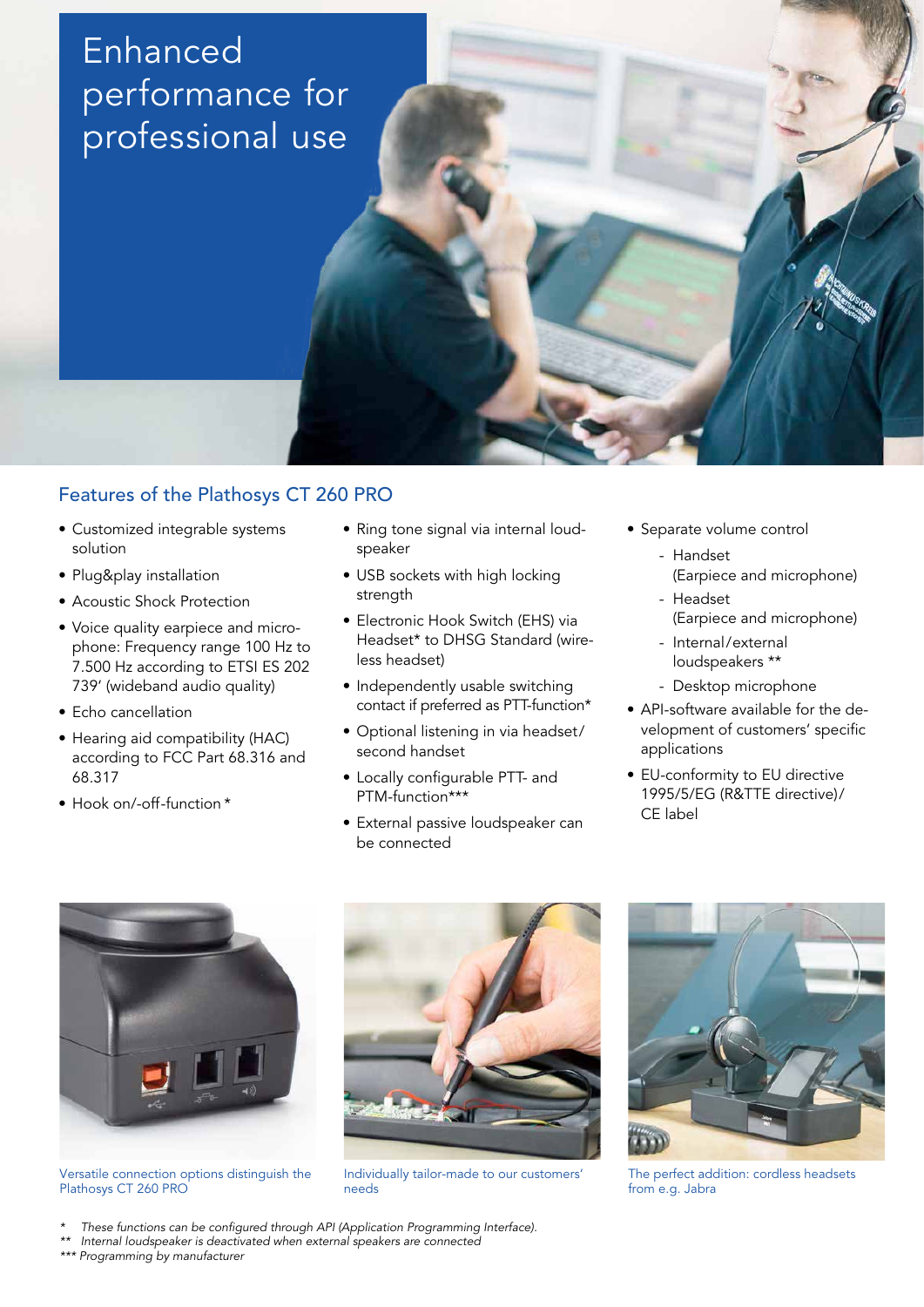

The right solution for every dispatcher workplace.

### Flexible and expandable as required

The CT 260 PRO has been developed as a systems solution.

Optional accessories include a foot-operated switch, a desktop microphone, an external passive loudspeaker, a cordless or cabled headset as well as a second handset for listening in. With the CT 260 PRO using API all devices can be configured in line with individual customer requirements.

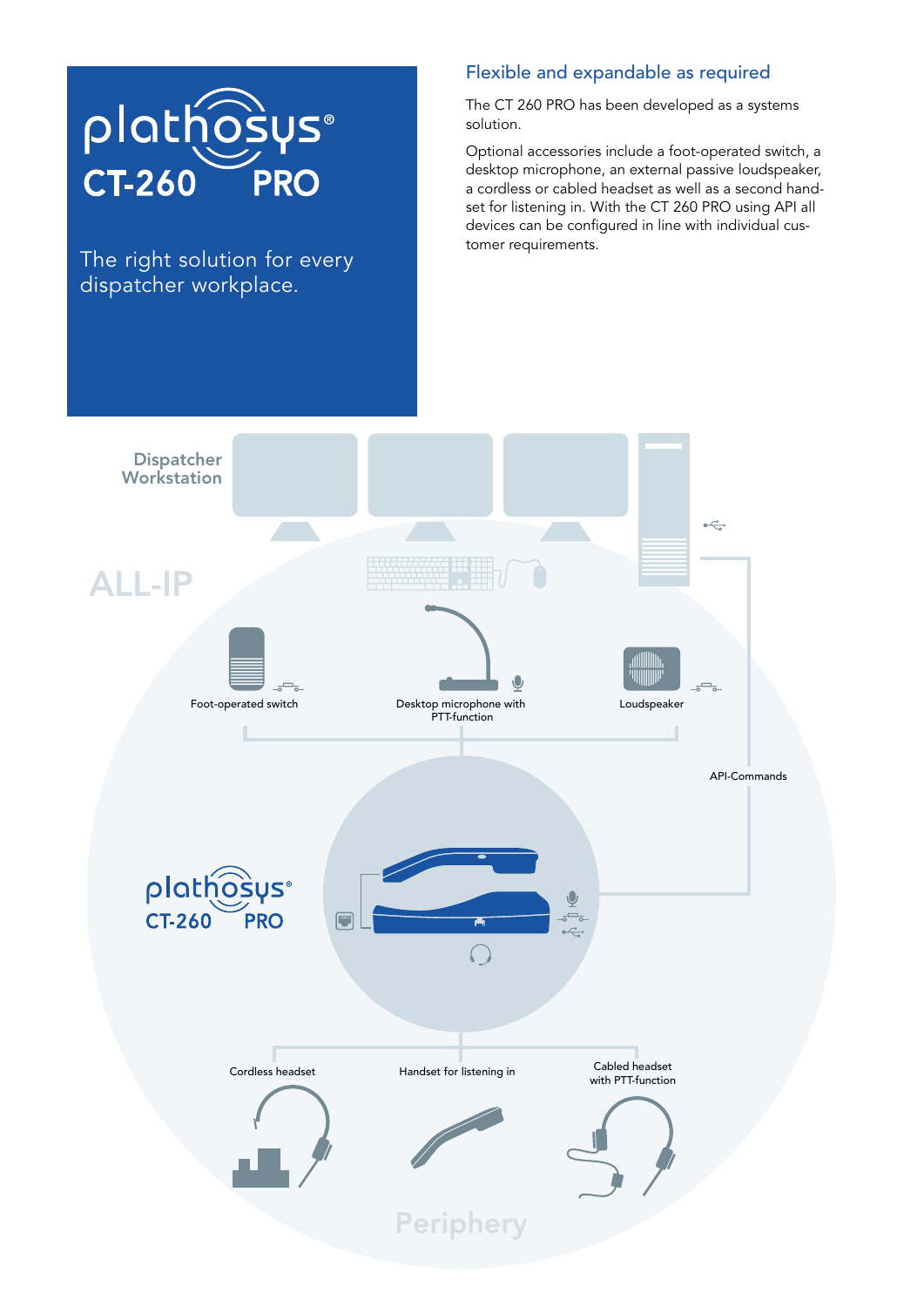

## plathosys®

The optimally matched accessories transfer the CT 260 PRO into a complete systems infrastructure providing individual solutions.



- E.g. Jabra PRO 9465 DUO (binaural) or Jabra BIZ 2400 (monaural)
- Other models on request



- For Jabra-Headsets
- Part No. 103022

### Plathosys CT 190 PRO



- Additional Plathosys handset to listen in
- Part No. 104213



- Sturdy synthetic casing
- Transmission range 250 Hz-8kHz
- 8 Ω options
- Part No. 103748



- Desktop microphone with or without LED-ring\* & PTT-function
- Part No. 104171



- Suitable as PTT/PTM switch
- Sturdy casing
- Part No. 102541